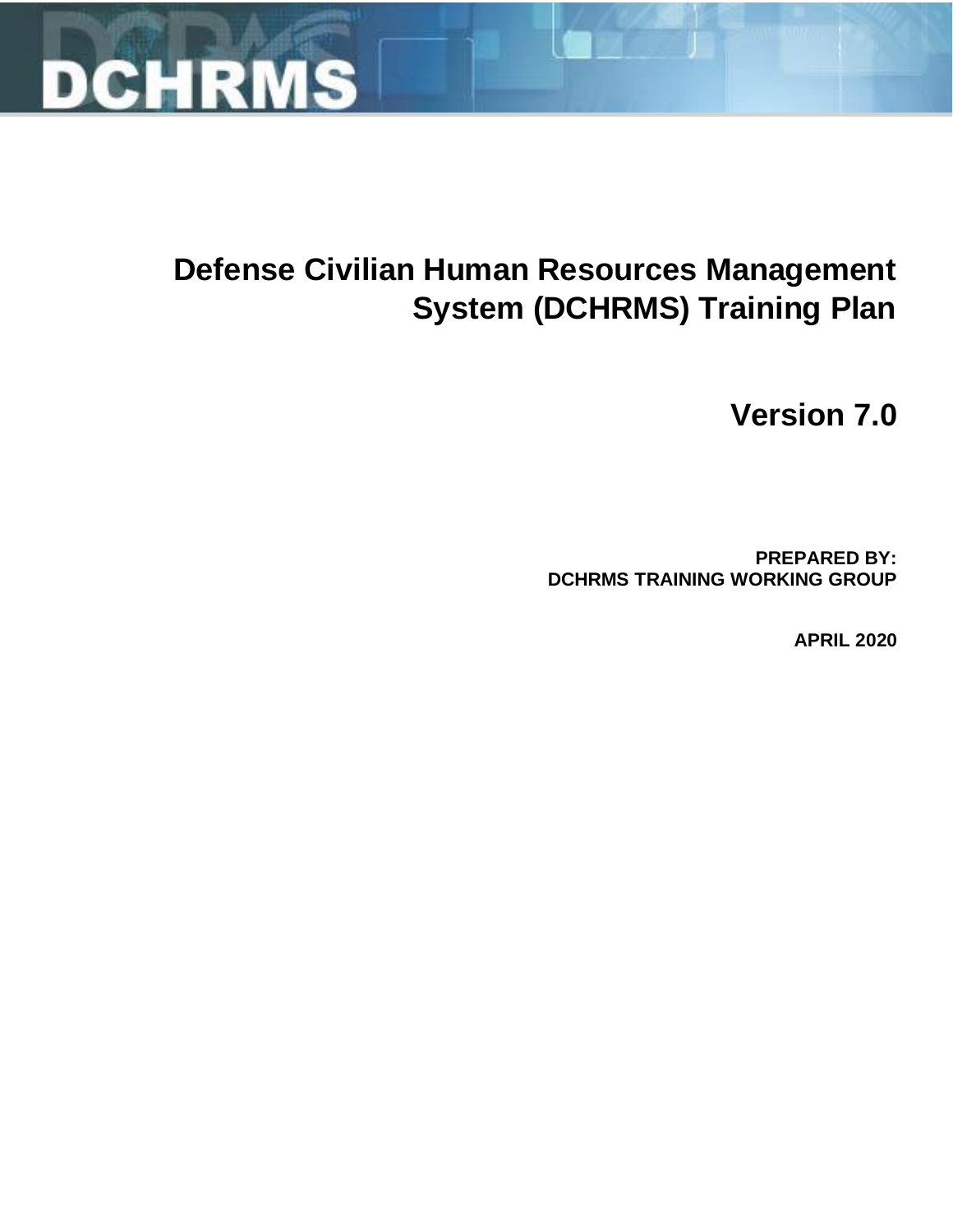

# **REVISION HISTORY**

| <b>Date</b>         | <b>Version</b> | <b>Description</b>                                                            | <b>Author</b>       |
|---------------------|----------------|-------------------------------------------------------------------------------|---------------------|
| 12 March 2019       | 1.0            | Initial version                                                               | D. Boyd             |
| 22 March 2019       | 2.0            | <b>Component Edits</b>                                                        | Components          |
| 3 September<br>2019 | 3.0            | Training Plan specifics, to include population to<br>be trained and key dates | D. Boyd, A. Deloach |
| 6 November<br>2019  | 4.0            | Leidos/Baker Tilly edits                                                      | K. Criel, B. Yanco  |
| 18 November<br>2019 | 5.0            | Executive edits                                                               | M. LoweSolis        |
| 21 November<br>2019 | 6.0            | Updates/edits                                                                 | D. Boyd             |
| 24 April 2020       | 7.0            | DFAS Specificity and Training Role in the Scrum                               | D Boyd, A. Deloach  |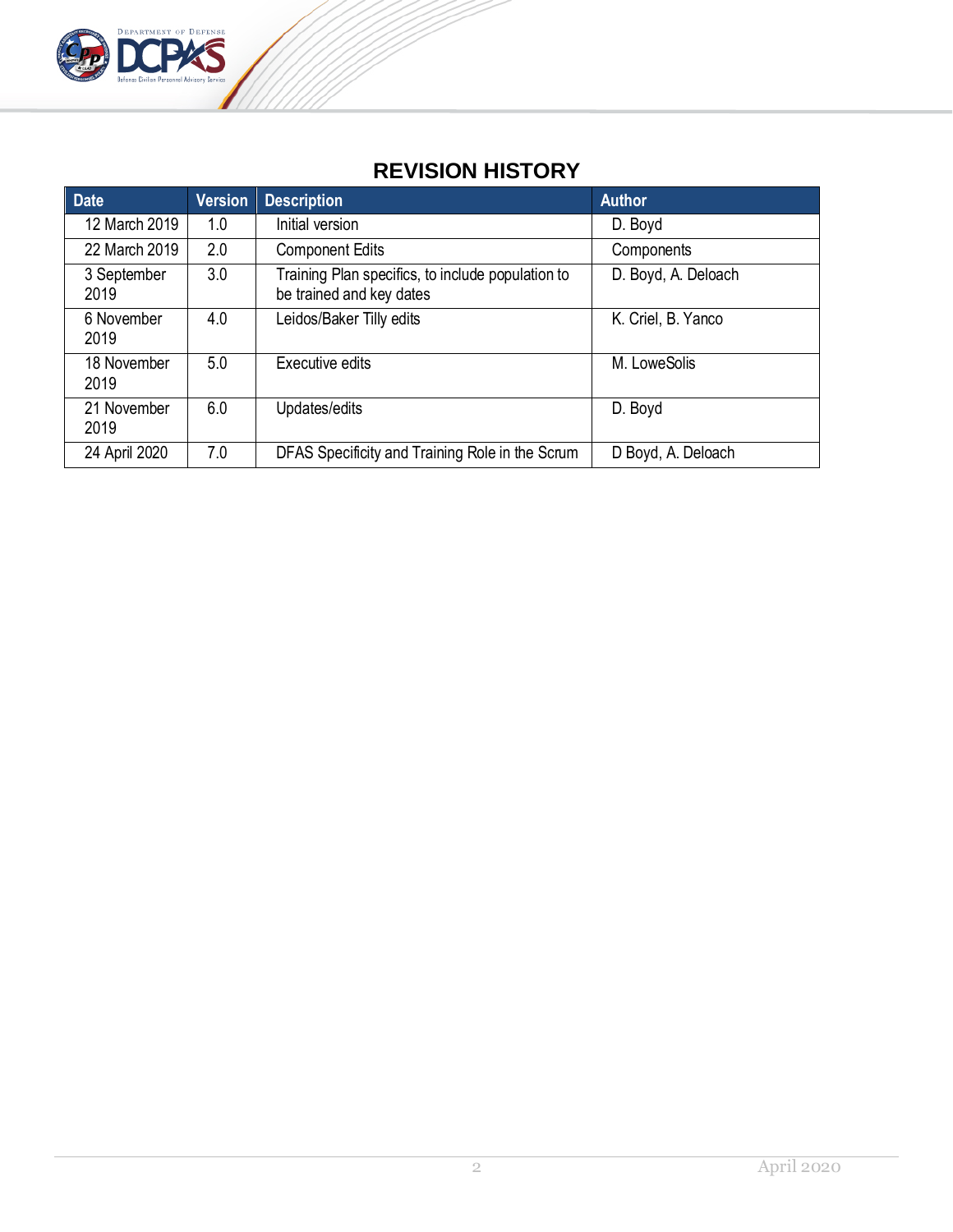

# TABLE OF CONTENTS

| 3.2.4 Oracle Transactional Business Intelligence (OTBI)/Human Capital Management (HCM) Training  8 |
|----------------------------------------------------------------------------------------------------|
|                                                                                                    |
|                                                                                                    |
|                                                                                                    |
|                                                                                                    |
|                                                                                                    |
|                                                                                                    |
|                                                                                                    |
|                                                                                                    |
|                                                                                                    |
|                                                                                                    |
|                                                                                                    |
|                                                                                                    |
|                                                                                                    |
|                                                                                                    |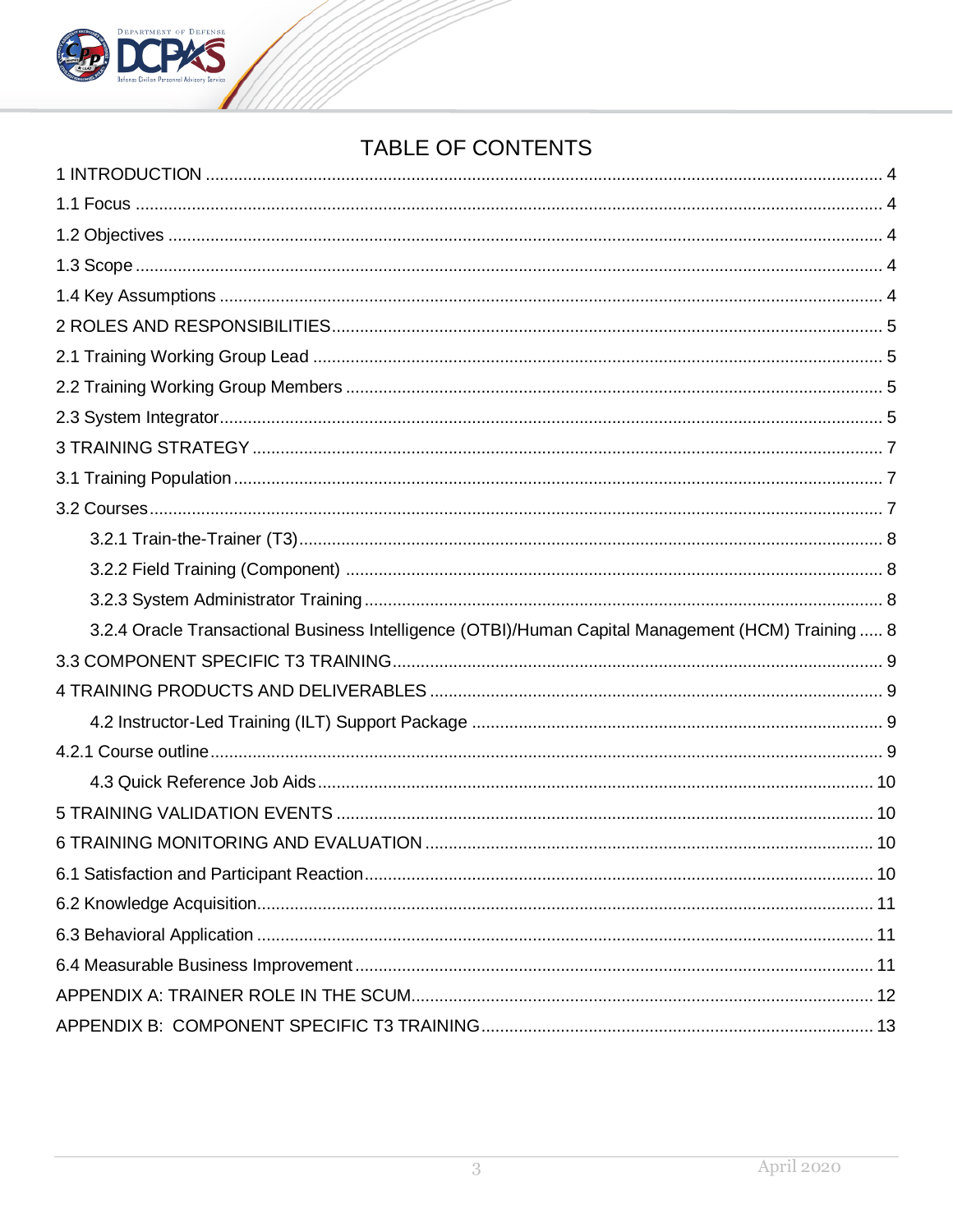

# <span id="page-3-0"></span>**1 INTRODUCTION**

The Training Plan is intended to describe the overall approach for delivering DCHRMS training, including differentiating training needs by stakeholder population, defining the training methods by stakeholder population, and identifying the schedule for training. Once approved, the Training Plan will be used to oversee execution of the various training activities required for DCHRMS implementation.

### <span id="page-3-1"></span>**1.1 Focus**

The number one critical success factor for DCHRMS training is that it is focused on what must be done on day one. It cannot be focused on what the users know, how much they know, or how they feel about learning it. Obviously the learning experience must be positive, but this is a secondary measure. DCHRMS training must be primarily focused on what the user can do – the required performance. A performance-based approach accounts for the critical day-one tasks and provides the training and tools necessary to achieve that level of performance.

#### <span id="page-3-2"></span>**1.2 Objectives**

The primary objectives of the Training Plan are to:

- Identify an approach for delivering initial training programs that are consistent with the needs of each stakeholder group
- Create basic system navigation training materials for managers, employees, HR users and system administrators
- Establish a library of 'just in time' training materials and a plan for future development of shared process guides and supplemental training.
- Equip working group members with sufficient knowledge of DCHRMS for them to train their agency's end-users and to create tailored material to individual groups, business processes and end-user skill sets.
- Create a training program that is available, detailed, and focused, yet flexible enough to accommodate a small or large number of users.

#### <span id="page-3-3"></span>**1.3 Scope**

The DCHRMS training scope will focus on:

- Providing information on how to use DCHRMS to perform their current work.
- Providing an understanding about changes to the current way of doing business.

#### <span id="page-3-4"></span>**1.4 Key Assumptions**

- Members of this working group will be given remote access to the testing database and test scripts to develop their knowledge of DCHRMS and to allow for the creation of training material.
- There will be a DCHRMS training environment able to support simultaneous training of the DoD HR community.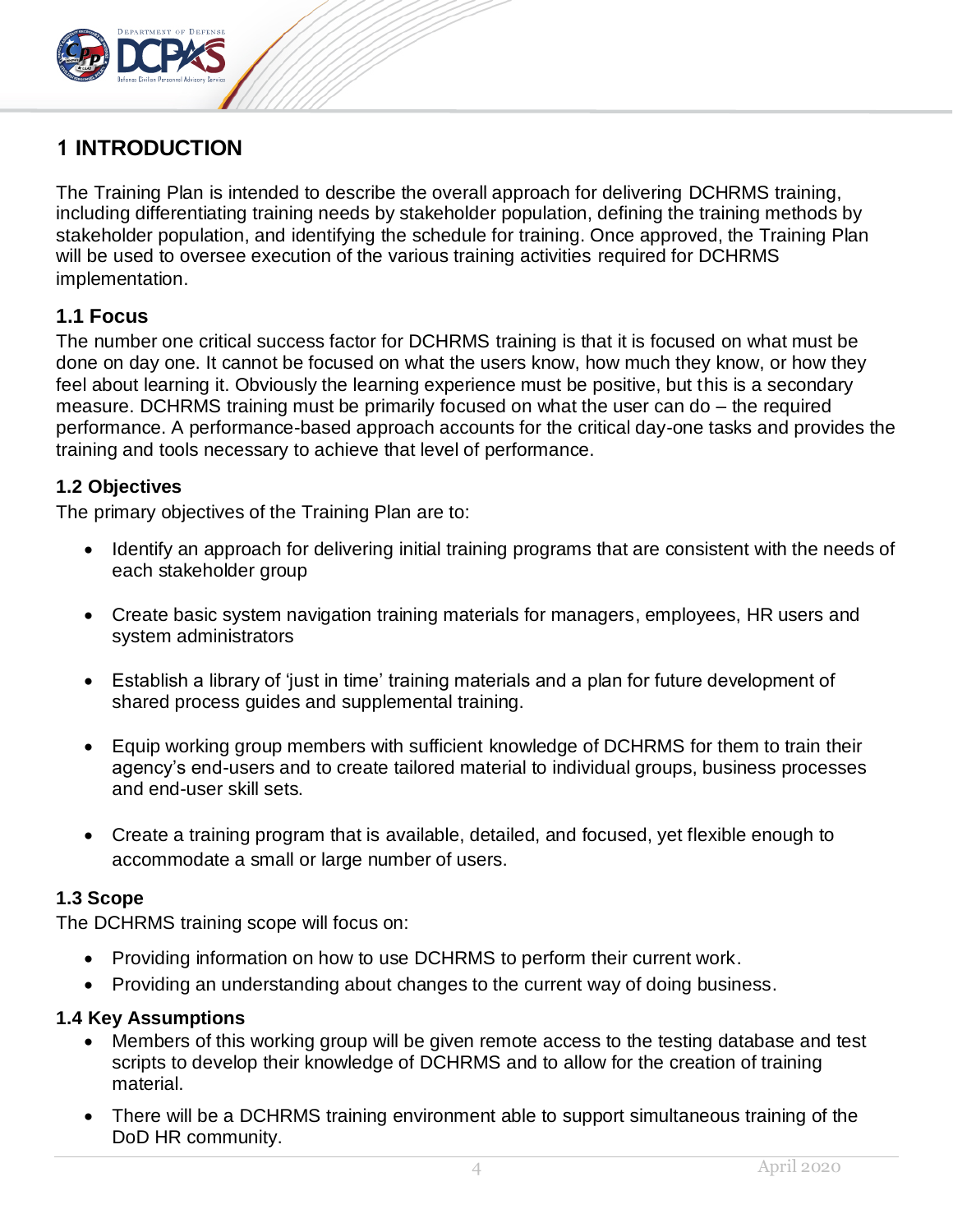

• Components will dedicate resources for the train-the-trainer activities required to accomplish training for their HR users, managers and employees.

# <span id="page-4-0"></span>**2 ROLES AND RESPONSIBILITIES**

# <span id="page-4-1"></span>**2.1 Training Working Group Lead**

Works with the group to clarify meeting content, objectives and to establish ground rules that govern workgroup execution. Assists with selecting appropriate methods and tools that will enable participants to achieve results.

# <span id="page-4-2"></span>**2.2 Training Working Group Members**

Participate in the project, research and prepare thorough work, meet deadlines, communicate as necessary, and meet all the specific requirements of the project. Lend subject‐matter expertise to identify training priorities for each stakeholder group; develop training scenarios.

Additionally, the Training WG will complete the following tasks:

- Participate in the December 2019 train-the-trainer session; validate training materials and identify gaps
- Develop training documents that aren't developed by the system implementer
- Ensure the training environment is configured and ready for training
- Organize when, where and how the training will be delivered
- Develop train-the-trainer training and validate Component training for their respective **Components**
- Indicate how the success of training will be assessed

Training aid specifics will be discussed in the Training Working Group.

### <span id="page-4-3"></span>**2.3 System Integrator**

The system integrator will ensure requirements for the cloud are documented, designed, and developed, as well as provide job aids to assist with DCHRMS training.

The contractor will:

- Conduct one (1) four-day T3 workshop in December 2020
- Develop step-by-step training presentations
- Develop step-by-step User Guides
- Develop Job Aids
- Develop Training Videos and/or Knowledge Transfer Videos

| <b>Training Products/Sessions</b>   | <b>Description</b>                                                                                                    |
|-------------------------------------|-----------------------------------------------------------------------------------------------------------------------|
| Step-By-Step Training Presentations | Training presentations will be used during that Train-the-<br>Trainer sessions to ensure the TWG is equipped with the |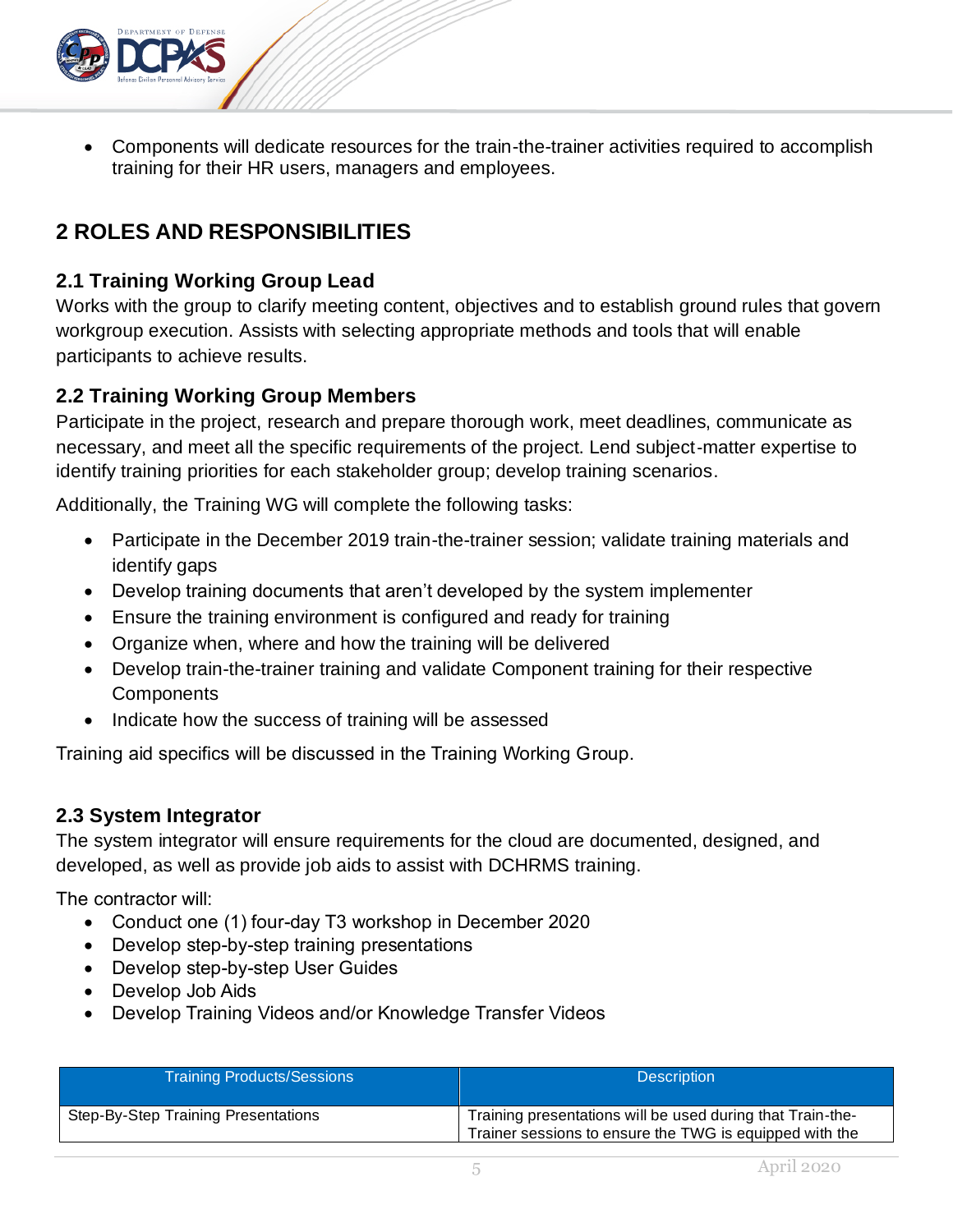

|                          | information necessary to train other team members. The<br>presentations will include a combination of both training<br>techniques as well as information to explain the design and<br>solution. The presentations will be supplemented with other<br>training materials (user guides and job aids).                   |
|--------------------------|-----------------------------------------------------------------------------------------------------------------------------------------------------------------------------------------------------------------------------------------------------------------------------------------------------------------------|
| <b>Training Videos</b>   | Pre-recorded training videos made available to targeted<br>stakeholder populations which include some combination of<br>educational presentation and demonstration. Will educate<br>trainees on targeted business processes or functionality<br>within DCHRMS. Reserved for more segmented training<br>topics.        |
| Step-By-Step User Guides | Training documentation which details step-by-step future<br>state business processes within DCHRMS, educating the<br>audience on business process, DCHRMS solution design<br>and any callouts from a job impact perspective, which will<br>enable users to execute their responsibilities in a self-guided<br>manner. |
| Job Aids                 | Training documentation summarized as a one-pager,<br>business processes or required knowledge for a given<br>stakeholder population related to DCHRMS. Will enable<br>users to reference on an as needed basis when executing<br>actions in DCHRMS                                                                    |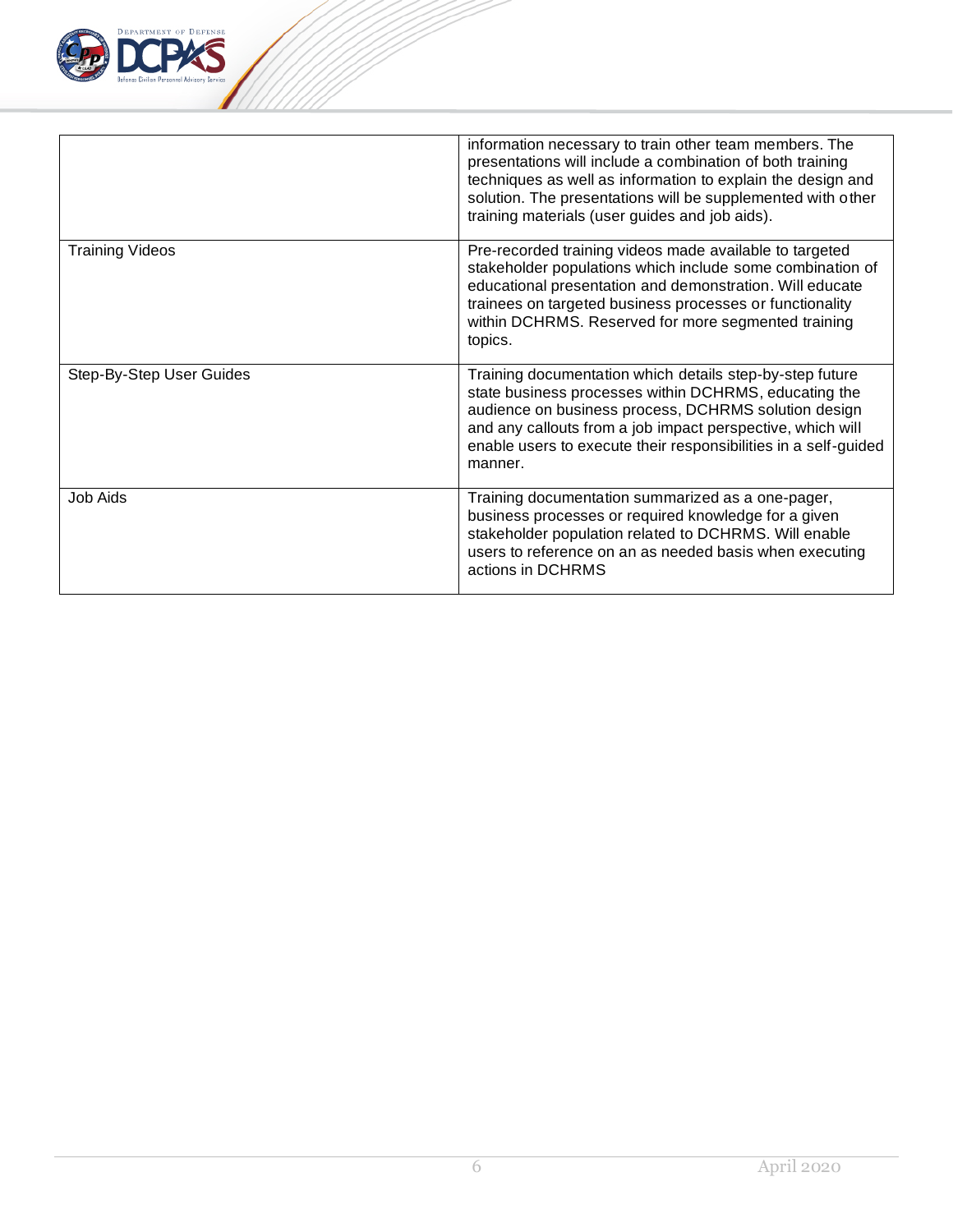

# <span id="page-6-0"></span>**3 TRAINING STRATEGY**

DCPAS and the Training Working Group comprise the cadre of Train-the-Trainers (T3) responsible for training all Component trainers. T3 training is projected to be two weeks and will focus on handson training as well as classroom tactics, techniques and protocols. The T3 scope will prepare trainers to address three of the four stakeholder groups, i.e., HR users, managers and employees. A separate System Administrator training will be conducted by DCPAS. Once T3 training is completed, Components are responsible for ensuring their HR users and managers are trained on DCHRMS. Strategic communications initiated by DCPAS will support the Components in communicating DCHRMS to employees.

# <span id="page-6-1"></span>**3.1 Training Population**

DCHRMS training will focus on four populations. They consist of System Admin, HR Professionals, Employees, and Managers. Below is the approach for each population.

| Population       | Approach                                                                                                                                                                                                                                                                                                                                              |
|------------------|-------------------------------------------------------------------------------------------------------------------------------------------------------------------------------------------------------------------------------------------------------------------------------------------------------------------------------------------------------|
| System Admin     | In-person, instructor led training session to cover future state responsibilities of DCHRMS sys<br>admin role, as well as, deliver training on application usage and navigation, managing the<br>DCHRMS Pods/Environments, DCHRMS configuration, and providing background knowledge<br>during the training on business processes and solution design. |
| HR.              | In-person, instructor led training session to cover each of the process areas within DCHRMS for<br>which advisors will be expected to support post go-live; also focus on behavioral shift to Employee<br>Self-Service (ESS) and Manager Self-Service (MSS) and their role in support. Also, includes<br>training on reports and analytics.           |
| <b>Employees</b> | Self-guided training via User Guides, Job Aids, and Training Videos of Employee Self-Service<br>(ESS) transactions and associated processes requiring employee action. Also includes general<br>navigation within DCHRMS and an overview of available support (e.g. Knowledge Base).                                                                  |
| Managers         | Self-guided training via User Guides, Job Aids, and Training Videos of Manager Self-Service<br>(MSS) transactions and associated processes requiring manager action. Also includes general<br>navigation within DCHRMS and an overview of available support (e.g. Knowledge Base).                                                                    |

# <span id="page-6-2"></span>**3.2 Courses**

DCHRMS training courses will be provided through instructor facilitated training overseen by DCPAS. Courses developed for deployment will include:

| <b>Training Sessions</b>      | <b>Description</b>                                                                                                                                                                                             |  |  |  |  |
|-------------------------------|----------------------------------------------------------------------------------------------------------------------------------------------------------------------------------------------------------------|--|--|--|--|
| Train the Trainer (T3)        | Classroom session that will include educational components<br>around business process and solution design, training<br>materials available and talking points to be used in facilitating<br>various trainings. |  |  |  |  |
| Field Training (Component)    | Will educate end-users on those business processes<br>impacting their role and responsibilities and prepare them for<br>the future state within DCHRMS.                                                        |  |  |  |  |
| System Administrator Training | Will educate Sys Admins on the provisioning process, and<br>DCHRMS account maintenance.                                                                                                                        |  |  |  |  |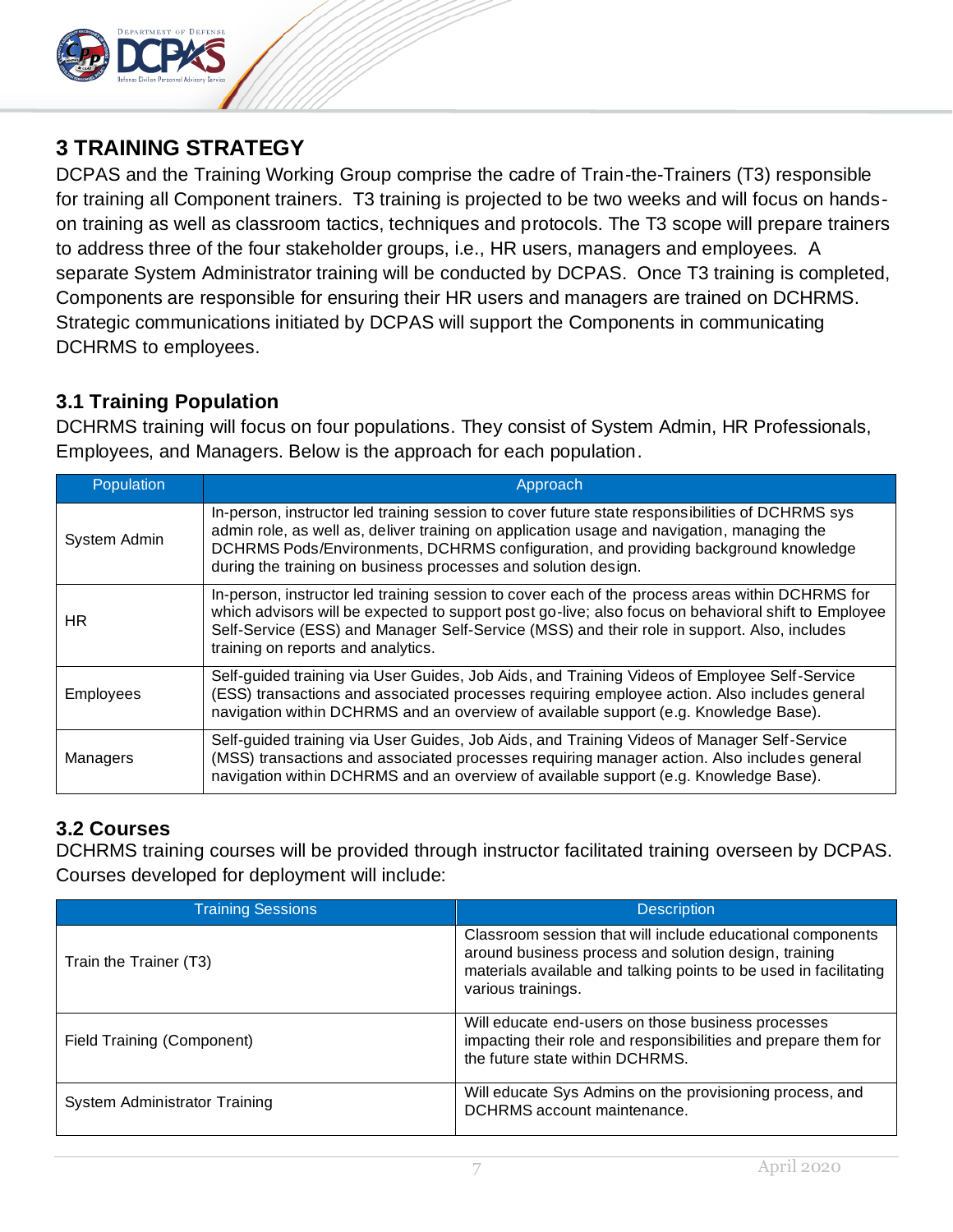

| <b>Oracle Transactional Business Intelligence</b><br>(OTBI)/Human Capital Management (HCM) Extract | OTBI training will educate end-users on account roles and<br>responsibilities, navigating through the OTBI tool, creating<br>and maintaining enterprise reports, and the storing of reports.<br>HCM Extract training focuses on how to support business<br>functions and requirements such as Component specific<br>reports, bulk data updates and data sharing. This training will<br>follow the T3 model. |
|----------------------------------------------------------------------------------------------------|-------------------------------------------------------------------------------------------------------------------------------------------------------------------------------------------------------------------------------------------------------------------------------------------------------------------------------------------------------------------------------------------------------------|
|----------------------------------------------------------------------------------------------------|-------------------------------------------------------------------------------------------------------------------------------------------------------------------------------------------------------------------------------------------------------------------------------------------------------------------------------------------------------------------------------------------------------------|

### <span id="page-7-0"></span>**3.2.1 Train-the-Trainer (T3)**

DCHRMS T3 provides instruction, coaching, and feedback to prepare and certify those who deliver training. The projected course duration will be 80 hours and will include the following:

- DCHRMS systems use, to include system fundamentals, and HR business processes
- Reports and analytics
- Manager self-service to include initiating a request for personnel action
- Employee self-service transactions
- Processing and facilitation techniques
- Classroom set-up and management

### <span id="page-7-1"></span>**3.2.2 Field Training (Component)**

Field training is key to the implementation of DCHRMS. The goal is to minimize any productivity loss, by quickly getting the field up to the new skill level required to do their jobs on day one. We will develop the training baseline where components will be able to tailor it to their organization to directly increase their productivity. Field Training will be:

- Business Process Driven (Assignments, transfers, promotions, etc.)
- Scenario Based
- Scalable
- Available, Detailed, and Focused

### <span id="page-7-2"></span>**3.2.3 System Administrator Training**

Each component will have a System Administrator in an effort to decentralize system access. System Administrators will be trained on the DCHRMS user access provisioning process to create new accounts, and maintain/delete DCHRMS user accounts. It includes creating POI accounts for users outside of the DOD that need to perform DCHRMS supported tasks.

# <span id="page-7-3"></span>**3.2.4 Oracle Transactional Business Intelligence (OTBI)/Human Capital Management (HCM) Training**

OTBI will be the DCHRMS solution for a customizable analysis tool to create ad-hoc reports, dashboards and alerts to aid daily decision making. Human Capital Management (HCM) is a tool to use for outbound integration from DCHRMS. Training will prepare end-users to extract data from DCHRMS in various formats, to include CSV, XML, Excel, HTML, RTF and PDF.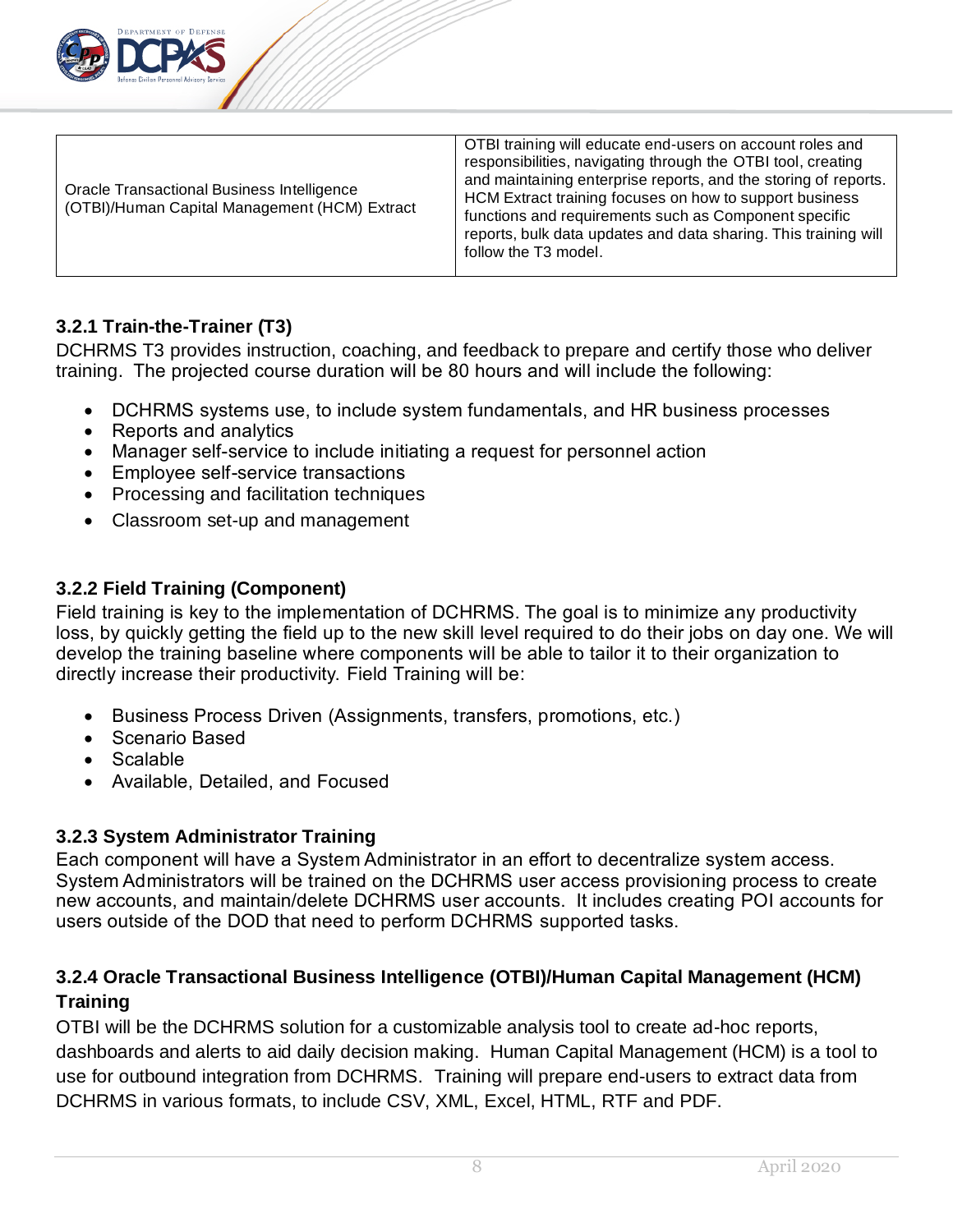

# <span id="page-8-0"></span>**3.3 COMPONENT SPECIFIC T3 TRAINING**

For Component specific timelines, please see Appendix B.

# <span id="page-8-1"></span>**4 TRAINING PRODUCTS AND DELIVERABLES**

The system integrator will develop and deliver the training materials identified in 2.3 above. Component Trainers will be imbedded in scrums to support the development of training material. See Appendix B to review the Trainer Role in the Scrum. The Training Working Group members will evaluate the training materials in subsequent training validation events, to be scheduled prior to the Conference Room Pilot. After the Training Working Group members have validated the training material, the material will be presented at the Conference Room Pilot. In addition to reviewing and evaluating the training materials, the Training Working Group members will identify any gaps in training/materials and develop any remaining materials required. These materials will be made available online on the DCHRMS website. Future use and sustainment of this online repository will be managed by DCPAS/ESI.

### <span id="page-8-2"></span>**4.2 Instructor-Led Training (ILT) Support Package**

The ILT Support Package includes: lesson plans, visual graphics, practical exercises (knowledge and scenario-based performance), student guides, and quick reference job aids. Training focuses on hands-on training and implemented HR function changes. Instructors should have backup classroom training capabilities in case of internet connectivity problems.

#### <span id="page-8-3"></span>**4.2.1 Course outline**

The course outlines establish the content and organization of the training courses.

#### **4.2.1.2 Process description**

This section in the course outline will present a brief description of the lesson process, reviews the roles and specific responsibilities related to business process, and includes a visual business process flow. This section relates the course material to the business process and provides context for the system tasks.

#### **4.2.1.3 New terms and concepts**

This section of the course outline will include vocabulary terms or new concepts required to perform activities in DCHRMS, or to understand business processes. This section provides the end user with the background they will need to process the system tasks.

#### **4.2.1.4 New policies and procedures**

This section of the course outline will list new policies and a procedure related to the business process and system tasks in the course, give a brief definition of those policies and procedures, and provide reference information for them.

#### **4.2.1.5 System task procedures**

These are step-by-step procedures that teach an end user how to complete the fields on a screen. They include a description of the screen's purpose, each of the field names, and the action required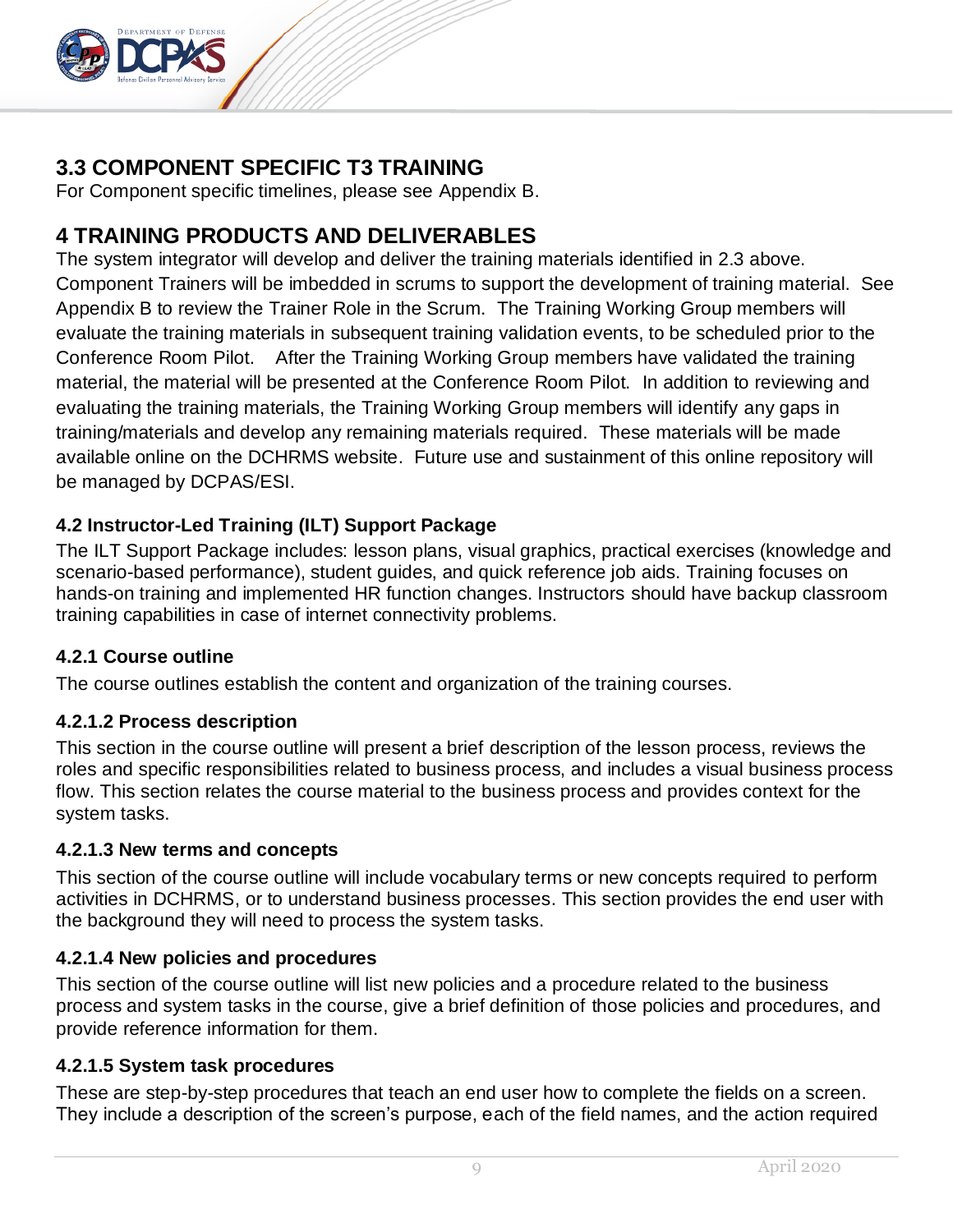

to complete each field. End users can use these procedures as instructions for completing each screen.

#### **4.2.1.6 Functional scenarios**

These provide the context for "hands on" exercises. They provide a sample circumstance in which the end user would access a specific system task and supply data for the end user to execute that system task

### <span id="page-9-0"></span>**4.3 Quick Reference Job Aids**

Quick reference job aids detail high-level access to the system and include functional traceability and a crosswalk between pay elements, all eligibility rules, and the point of DCHRMS data entry

# <span id="page-9-1"></span>**5 TRAINING VALIDATION EVENTS**

Training Validation Events will serve as the quality assurance mechanism. Training Validation Events are key to the success of the end user training materials development effort. These event will happen prior to each relative Conference Room Pilot, in conjunction with scrum schedules:

- Training materials are appropriate for user group
- Training is specific to the function that the user performs
- Training materials are developed with consistent format and level of detail
- Review of the training material is done in a timely manner
- Review points are consistent

# <span id="page-9-2"></span>**6 TRAINING MONITORING AND EVALUATION**

Training monitoring and evaluation will help realize the effectiveness of training. If DCHRMS isn't usable, system adoption will be difficult. We will use five primary methods to monitor and evaluate training. Those include satisfaction and participant reaction surveys, knowledge acquisition, behavioral application, and measurable business improvement. Additionally, the components will send a roll-up of when they conducted training, and the number of students trained to DCPAS/ESI. This is an interim solution until we purchase an LMS to monitor and track training.

### <span id="page-9-3"></span>**6.1 Satisfaction and Participant Reaction**

- Was the training enjoyable?
- Was it an appropriate use of their time?
- Do they think the material was relevant to their work?
- How likely would they be to recommend the courses?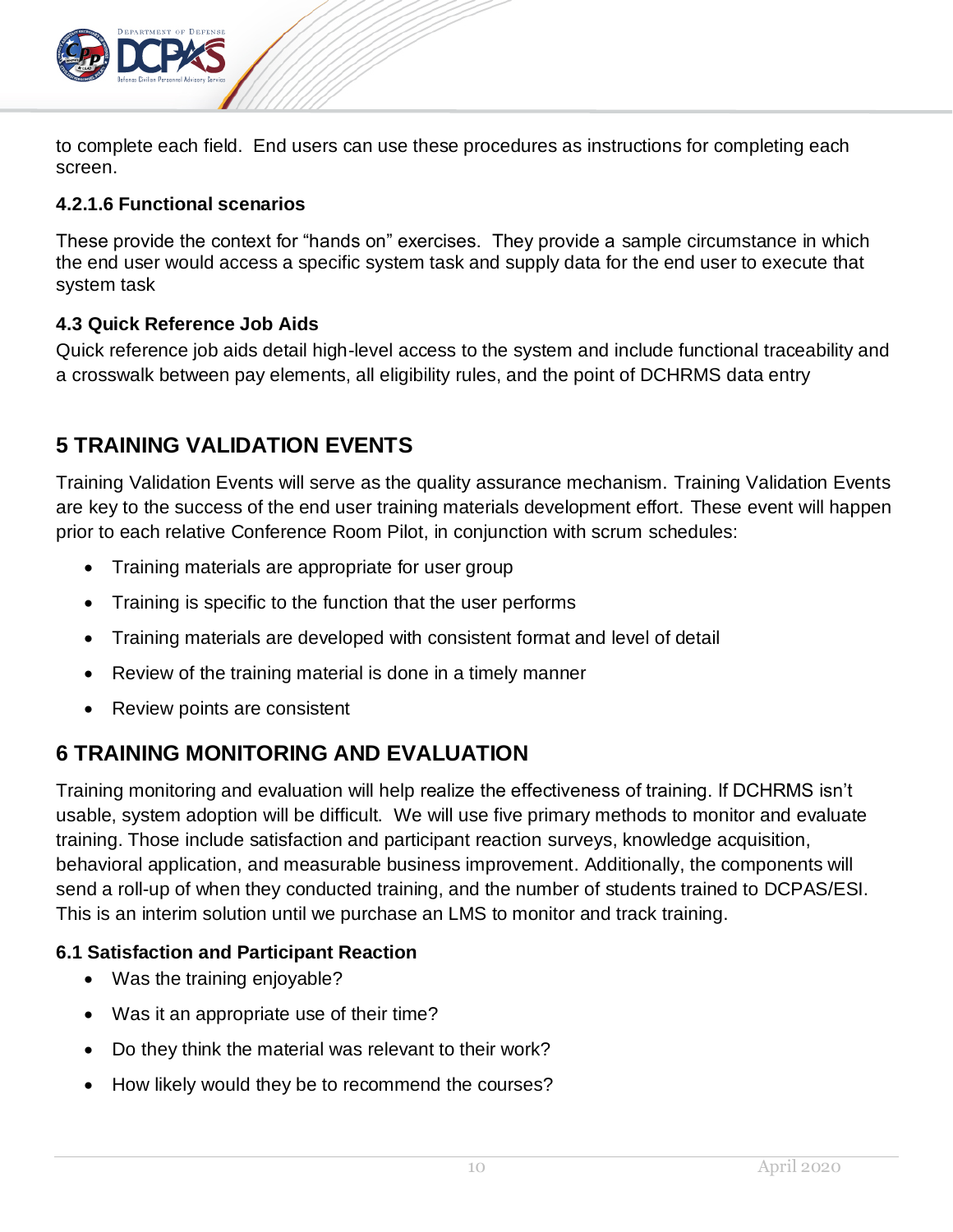

#### <span id="page-10-0"></span>**6.2 Knowledge Acquisition**

- Check on learning
- Exams

### <span id="page-10-1"></span>**6.3 Behavioral Application**

- Practical Exercises
- Student interviews

### <span id="page-10-2"></span>**6.4 Measurable Business Improvement**

- An increase in RPA approval
- Efficient system navigation
- Employee autonomy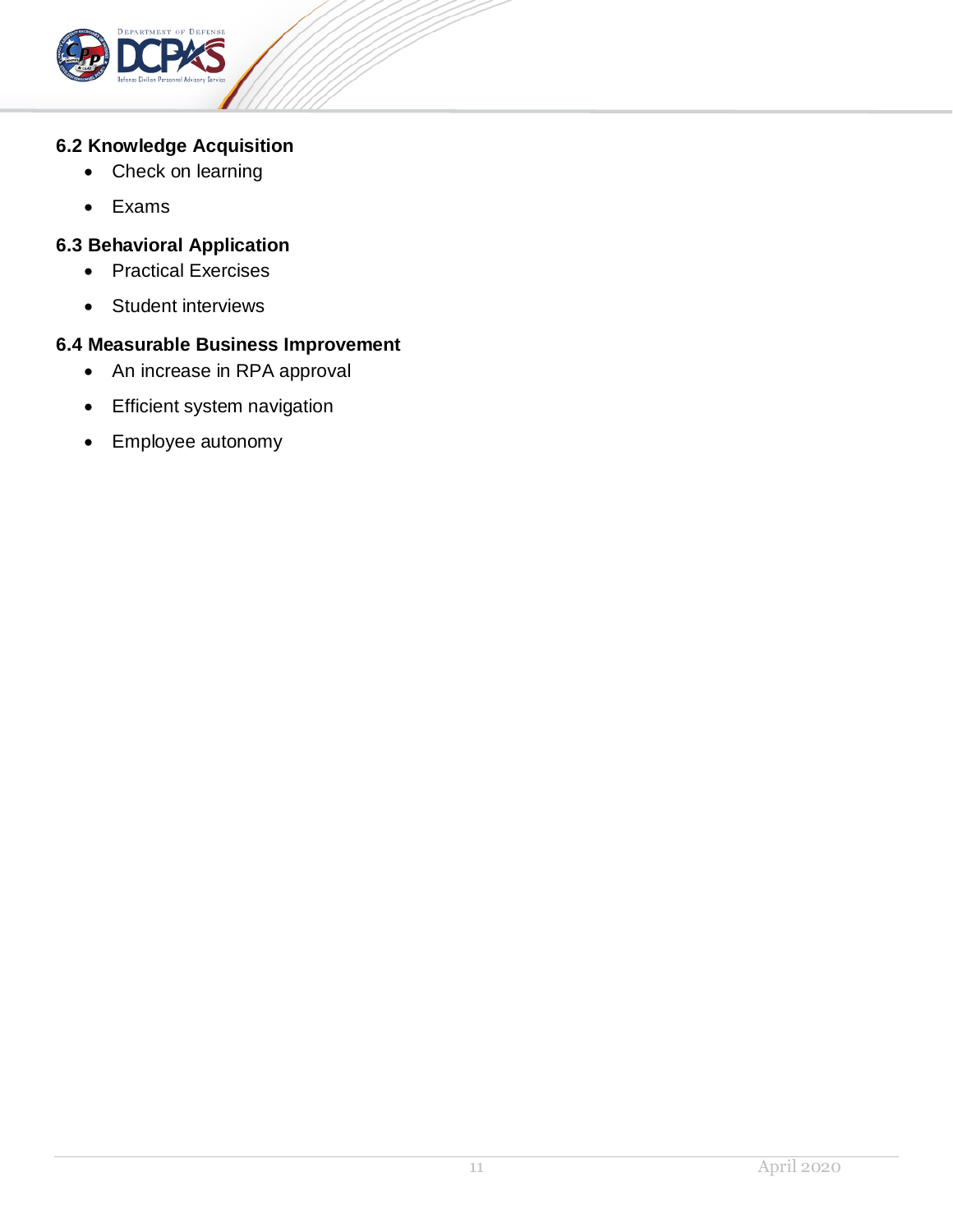

# <span id="page-11-0"></span>**APPENDIX A: TRAINER ROLE IN THE SCUM**



# Trainer Role in the Scrum Available | Detailed | Focused

During the Sprint, the scrum trainer will validate the training output(s) for that sprint

The scrum trainer will cross-train within the scrum to understand all of the intricacies of the business process being worked during the sprint to capture "ah ha" moments, as well as parallels to DCPDS to enhance the training experience, to include:

- Validating vendor-prepared training materials, identifying any additions required
- Providing training/demonstrations to the Components in advance of the conference room pilots
- Identifying any learning/training challenges
- Developing a list of the questions asked that could be used to develop FAQs
- · Identifying knowledge transfer opportunities, e.g., training scenarios, practical exercises, post training practice exercises, anything needed to ensure learners can demonstrate and sustain mastery
- Communicating/collaborating with our fellow DCHRMS TWG team members so we can all be kept in the loop and be part of the feedback/solutions developed
- Interviewing other scrum members to pick up tips/tricks on how to navigate/teach navigation of the new system

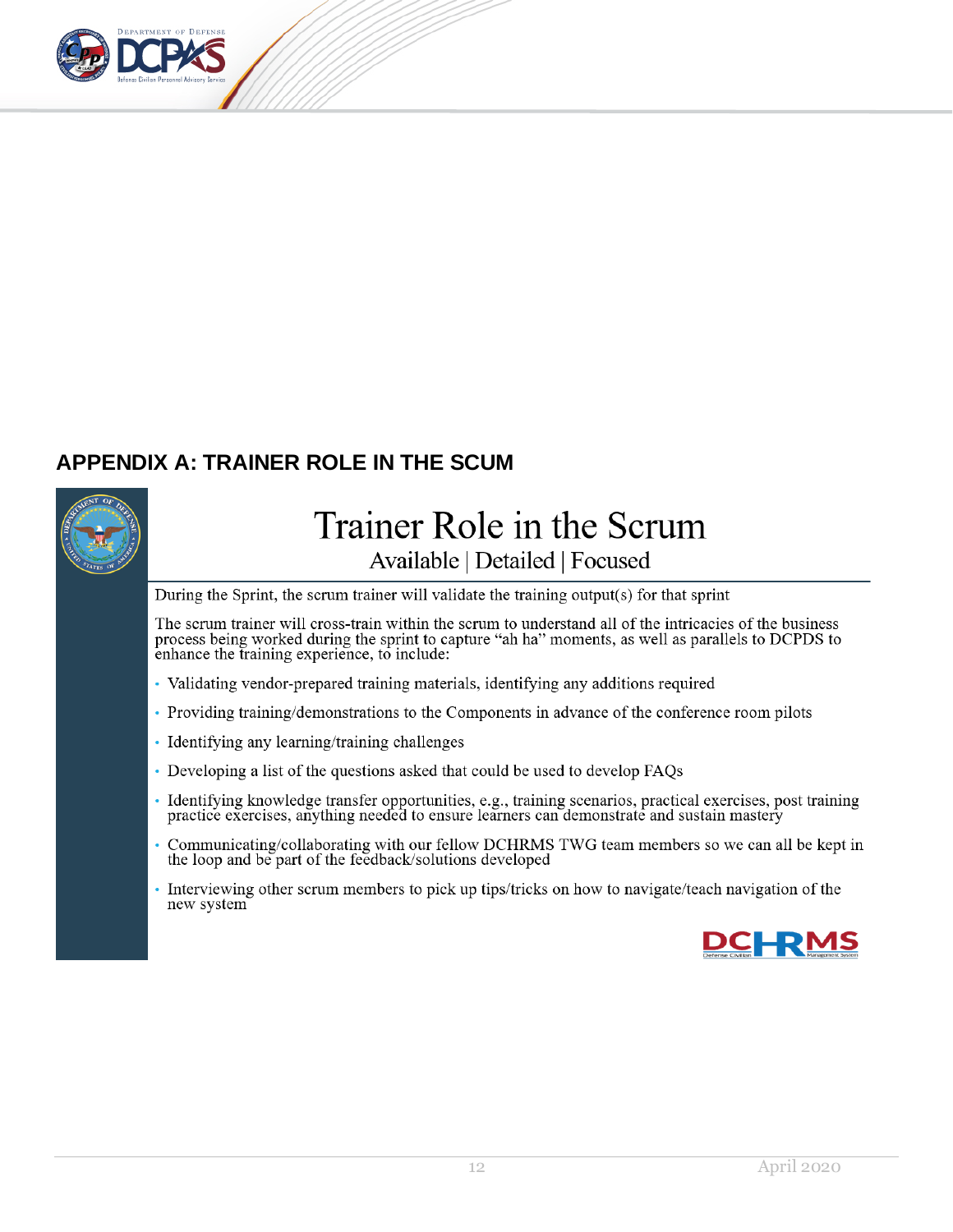

# <span id="page-12-0"></span>**APPENDIX B: COMPONENT SPECIFIC T3 TRAINING**

# Defense Finance and Accounting Services (DFAS)

| Dates      | Location |    | <b>Instructors</b>         |
|------------|----------|----|----------------------------|
| <b>TBD</b> | TBD      | 20 | Ms. Tammy S. Jelenek-Jones |
|            |          |    | Mr. William E. Saas, Jr.   |

### Defense Logistics Agency (DLA)

| Dates.     | Location |    | Instructors           |  |
|------------|----------|----|-----------------------|--|
| <b>TBD</b> | TBD      | 20 | Ms. Oreaona N. Smiley |  |
|            |          |    | Ms. Michaela Charoo   |  |

# Department of the Air Force (AF)

| <b>Dates</b> | Location   | #  | <b>Instructors</b> |
|--------------|------------|----|--------------------|
| <b>TBD</b>   | <b>TBD</b> | 20 | <b>TBD</b>         |
|              |            |    | <b>TBD</b>         |

# Department of the Army (DA)

| Dates      | Location   | . .<br>Ħ | <b>Instructors</b> |
|------------|------------|----------|--------------------|
| <b>TBD</b> | <b>TBD</b> | 20       | <b>TBD</b>         |
|            |            |          | <b>TBD</b>         |

### Department of the Navy (DON)

| <b>Dates</b> | Location   | #  | <b>Instructors</b> |
|--------------|------------|----|--------------------|
| <b>TBD</b>   | <b>TBD</b> | 20 | TBD                |
|              |            |    | <b>TBD</b>         |